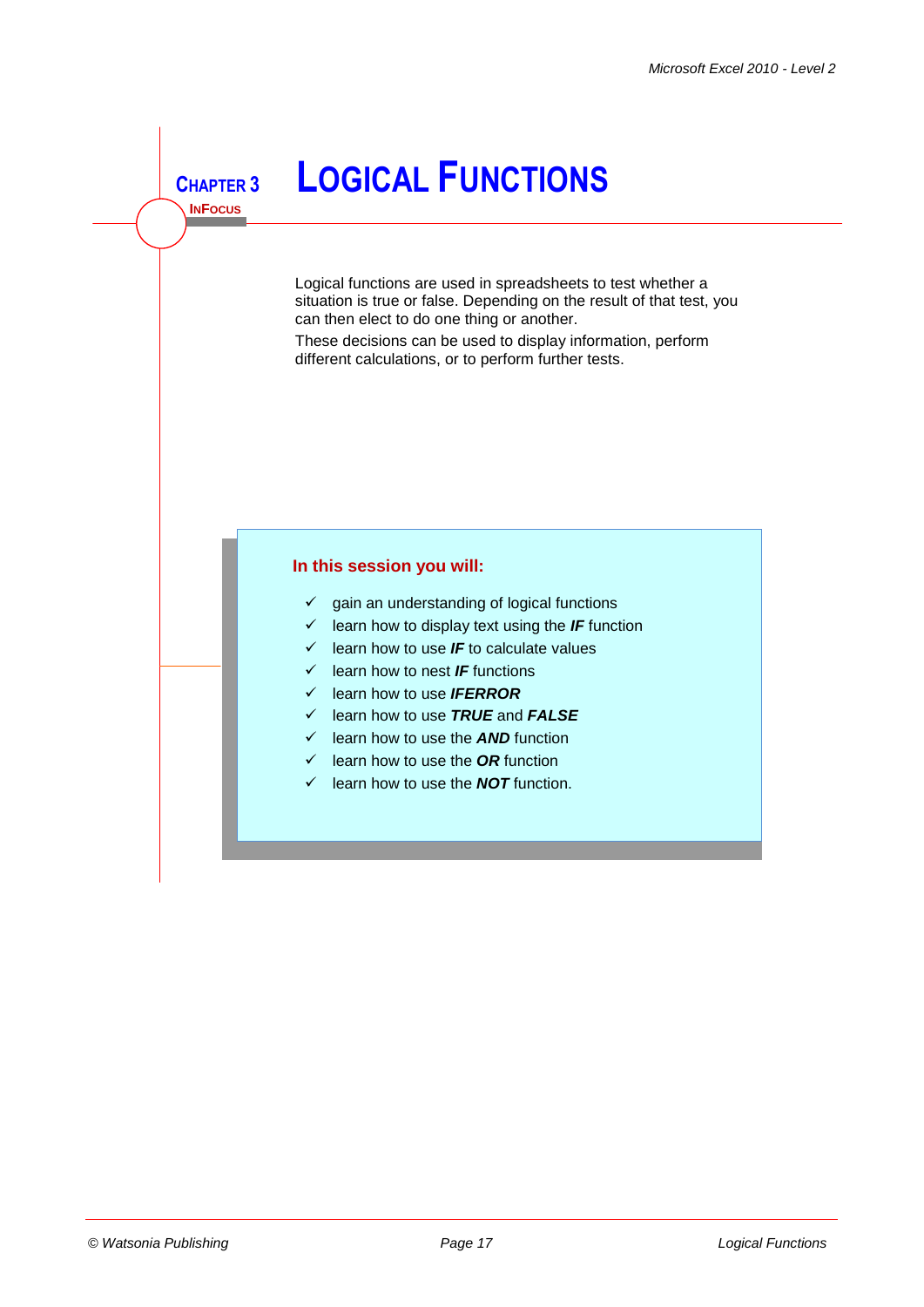# **UNDERSTANDING LOGICAL FUNCTIONS**

*Logical functions* provide decision-making tools for information in a spreadsheet. They allow you to look at the contents of a cell, or to perform a calculation, and then test that result against a

required figure or value. You can then use the IF logical function to determine which calculation to perform or action to take depending on the outcome of the test. Here are some examples.

# **1 The IF Function**

The **IF** function is the key logical function used for decision making. It takes the format:

#### **=IF(condition, true, false)**

For example, you could use the following formula:

 $=$ IF(B2 > 400, "High", "Low") where,

- B2 > 400 is the *condition* being tested (this could be translated as "Is the value in cell B2 greater than 400?")
- "High" is the text to display if B2 is greater than 400 (the result of the test is *yes* or *TRUE*)
- "Low" is the text to display if B2 is less than or equal to 400 (the result of the test is *no* or *FALSE*)

#### **The AND Function 2**

The *AND* function is used to compare more than one condition. It returns TRUE only if all of the conditions are met, and takes the format:

#### **=AND(condition1, condition2,…)**

For example, you could use the following formula:

 $=$ AND(B2 > 400, C2 < 300) where,

B2 > 400 is the first condition being tested

C2 < 300 is the second condition being tested

This will only return the result *TRUE* if the value in cell B2 is greater than 400 *and* the value in cell C2 is less than 300. In all other situations, the result will be *FALSE*.

# **The OR Function 3**

The OR function is also used to compare more than one condition. It returns TRUE if any of the conditions are met, and takes the format:

#### **=OR(condition1, condition2,…)**

For example, you could use the following formula:

 $=$ OR(B2 > 400, C2 < 300) where,

B2 > 400 is the first condition being tested

 $C2 < 300$  is the second condition being tested

This will return the result *TRUE* if either the value in cell B2 is greater than 400 *or* the value in cell C2 is less than 300. The result will be *FALSE* only if neither of the conditions is met.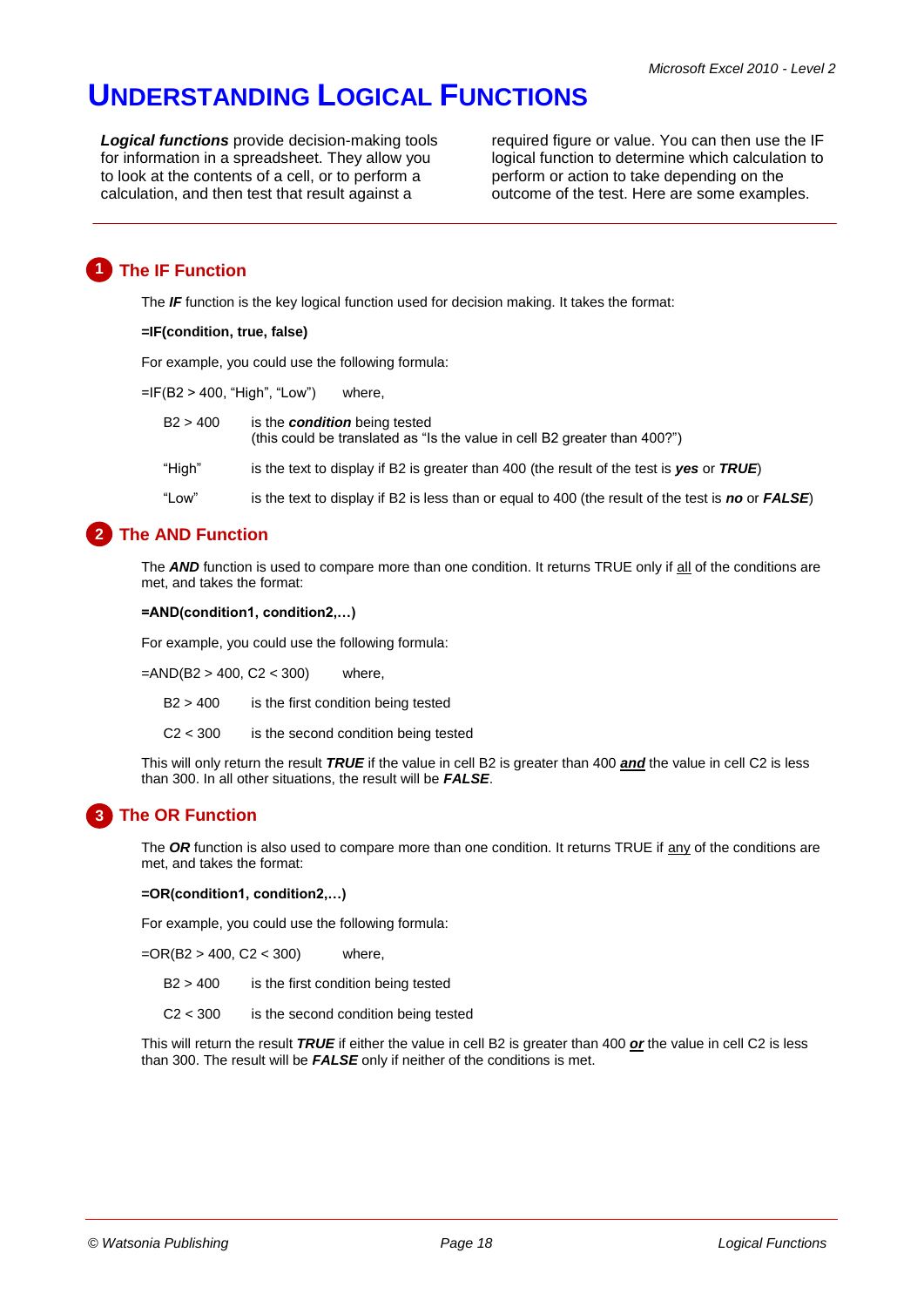resides. In this example, the *IF* function is used to indicate where figures in a neighbouring column meet or exceed a specified target. This makes identifying successful sales people far easier.

# **USING IF TO DISPLAY TEXT**

The *IF* function can be used to display different information depending on the outcome of the condition test. The resulting text will appear in the cell where the formula containing the *IF* function

34,000 **Target 2 Try This Yourself: Commission** 5% *Before starting this exercise*  **Monthly Sales Status Commission** *Open File you MUST open the file E819*  45,000 = IF(C7>\$E\$2,"Exceeded Target","Below Target") *Logical Functions\_1.xlsx...* 25,000  $\mathbf{1}$ Click on the *IF Function* 27,800 34,000 worksheet tab, then click on *D7* to select the cell  $\overline{2}$ **Type Target** 34,000 **4 Commission** 5% **=IF(C7>\$E\$2,"Exceeded Target","Below Target") Monthly Sales Status Commission Press Enter to complete the**  $\mathcal{R}$ 45,000 Exceeded Target formula 25,000 **Below Target**  $\overline{\mathcal{A}}$ Click on *D7* then double-click 27,800 **Below Target** on the fill handle to copy the 34,000 **Below Target** formula down the column 18,350 **Below Target** 12,500 **Below Target** *Notice that the result for Jerry*  75,880 **Exceeded Target** *Hancock is Below Target even*  43,778 **Exceeded Target** *though she achieved 34,000?*  **Below Target** 23,400 *Let's modify the formula...*  $\blacksquare$ Click on *D7*, then click in the 5 *Formula bar* immediately to the right of **> 5**√ fx =IF(C7>\$E\$2,"Exceeded Target","Below Target") Type **=** then press 6 [IF(logical\_test, [value\_if\_true], [value\_if\_false]) ] Ġ **iterprises**  $\overline{7}$ Repeat step *4* to copy the 34,000 **Target** formula down the column **Commission** 5% **Monthly Sales Status Commission** 45,000 = IF(C7>\$E\$2,"Excee 25,000 Below Target 27,800 Below Target

# **For Your Reference…**

*IF(logical test, value\_if\_true, value\_if\_false)* This function performs the *test*, then if the result is true, uses the entry in the position *true*. If the result is not true, the entry for *false* is used.

# **Handy to Know…**

• If you only want text to appear if the result is true, you can enter **""** (two double quotes) in the position for *false*. For example, *=IF(C7>=\$E\$2,* **"***Exceeded Target***"***,***""***)* will only display text if the target was met or exceeded.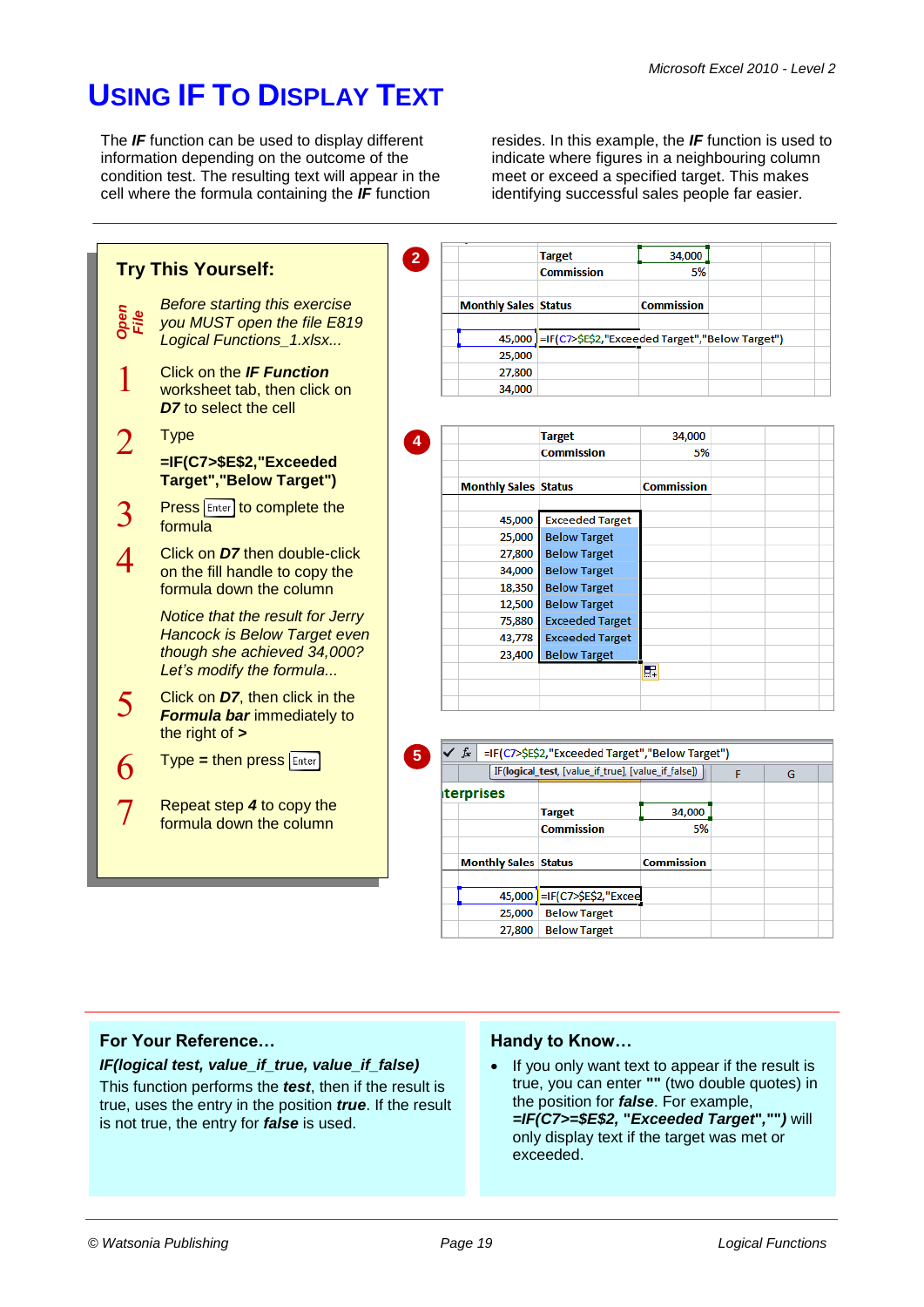# **USING IF TO CALCULATE VALUES**

One of the most common uses of the *IF function* is to perform numerical computations based on the outcome of the condition test. This is achieved by putting formulas that would normally

be used to *calculate values* in place of the *true* and *false* components in the function. You can also use this structure to show a specific value according to the result of the condition test.

|                |                                                                                       | B.                        | $\mathbf{C}$                | D                                             | E                                    | F | G |
|----------------|---------------------------------------------------------------------------------------|---------------------------|-----------------------------|-----------------------------------------------|--------------------------------------|---|---|
|                | <b>Try This Yourself:</b>                                                             | <b>Global Enterprises</b> |                             |                                               |                                      |   |   |
|                |                                                                                       | nissions                  |                             | <b>Target</b>                                 | 34,000                               |   |   |
|                | Continue using the previous                                                           |                           |                             | <b>Commission</b>                             | 5%                                   |   |   |
|                | file with this exercise, or open                                                      |                           |                             |                                               |                                      |   |   |
| Same<br>File   | the file E819 Logical                                                                 |                           | <b>Monthly Sales Status</b> |                                               | <b>Commission</b>                    |   |   |
|                | Functions 2.xlsx                                                                      |                           |                             |                                               |                                      |   |   |
|                |                                                                                       | Costas                    | 45,000                      | <b>Exceeded Target</b>                        | =IF(C7>=\$E\$2,(C7-\$E\$2)*\$E\$3,0) |   |   |
|                | Click on cell <b>E7</b>                                                               | <b>Daniels</b>            | 25,000                      | <b>Below Target</b>                           |                                      |   |   |
|                |                                                                                       | Grayson                   | 27,800                      | <b>Below Target</b>                           |                                      |   |   |
|                |                                                                                       | Hancock                   | 34,000                      | <b>Exceeded Target</b>                        |                                      |   |   |
|                | Type =IF(C7>=\$E\$2,(C7-                                                              | <b>Houson</b>             | 18,350                      | <b>Below Target</b>                           |                                      |   |   |
|                | \$E\$2)*\$E\$3,0)                                                                     | Kai                       | 12,500                      | <b>Below Target</b>                           |                                      |   |   |
|                |                                                                                       | <b>Maunga</b>             | 75,880                      | <b>Exceeded Target</b>                        |                                      |   |   |
|                | <b>Press Enter to complete the</b>                                                    | <b>Nguyen</b>             | 43,778                      | <b>Exceeded Target</b>                        |                                      |   |   |
| $\mathfrak{Z}$ | formula                                                                               | Rualowy                   | 23,400                      | <b>Below Target</b>                           |                                      |   |   |
| 4              | Click on <b>E7</b> and double-click                                                   |                           |                             |                                               |                                      |   |   |
|                | Due to the formatting of the<br>Commission column, instead<br>of a 0, the dash symbol |                           |                             |                                               |                                      |   |   |
|                | appears where no commission                                                           | B                         | $\mathbf C$                 | D                                             | E                                    | F | G |
|                | is to be paid                                                                         | <b>Slobal Enterprises</b> |                             |                                               |                                      |   |   |
|                |                                                                                       | nissions                  |                             | <b>Target</b>                                 | 34,000                               |   |   |
|                |                                                                                       |                           |                             | <b>Commission</b>                             | 5%                                   |   |   |
|                |                                                                                       |                           |                             |                                               |                                      |   |   |
|                |                                                                                       |                           |                             |                                               |                                      |   |   |
|                |                                                                                       |                           | <b>Monthly Sales Status</b> |                                               | <b>Commission</b>                    |   |   |
|                |                                                                                       |                           |                             |                                               |                                      |   |   |
|                |                                                                                       | Costas                    | 45,000                      | <b>Exceeded Target</b>                        | 550                                  |   |   |
|                |                                                                                       | <b>Daniels</b>            | 25,000                      | <b>Below Target</b>                           | u,                                   |   |   |
|                |                                                                                       | Grayson                   | 27,800                      | <b>Below Target</b>                           | ÷                                    |   |   |
|                |                                                                                       | Hancock                   | 34,000                      | <b>Exceeded Target</b>                        |                                      |   |   |
|                |                                                                                       | Houson                    | 18,350                      | <b>Below Target</b>                           | ٠                                    |   |   |
|                |                                                                                       | Kai                       | 12,500                      | <b>Below Target</b>                           | ÷                                    |   |   |
|                |                                                                                       | <b>Maunga</b>             | 75,880                      | <b>Exceeded Target</b>                        | 2,094                                |   |   |
|                |                                                                                       | <b>Nguyen</b><br>Rualowy  | 43,778<br>23,400            | <b>Exceeded Target</b><br><b>Below Target</b> | 489                                  |   |   |

### **For Your Reference…**

#### *IF(test, true-calculation, false-calculation)*

This function performs the *test*, then if the result is true, performs the calculation in the position *true*. If the result is not true, the entry for *false* is used.

### **Handy to Know…**

 When you work with values, rather than text, it is better to use *0* (zero) than to use **""** where there is no calculation to perform. This means that all of the results will be values, rather than a mixture of text and values, and the cell formatting can be used to control the way the values are displayed.

**4**

團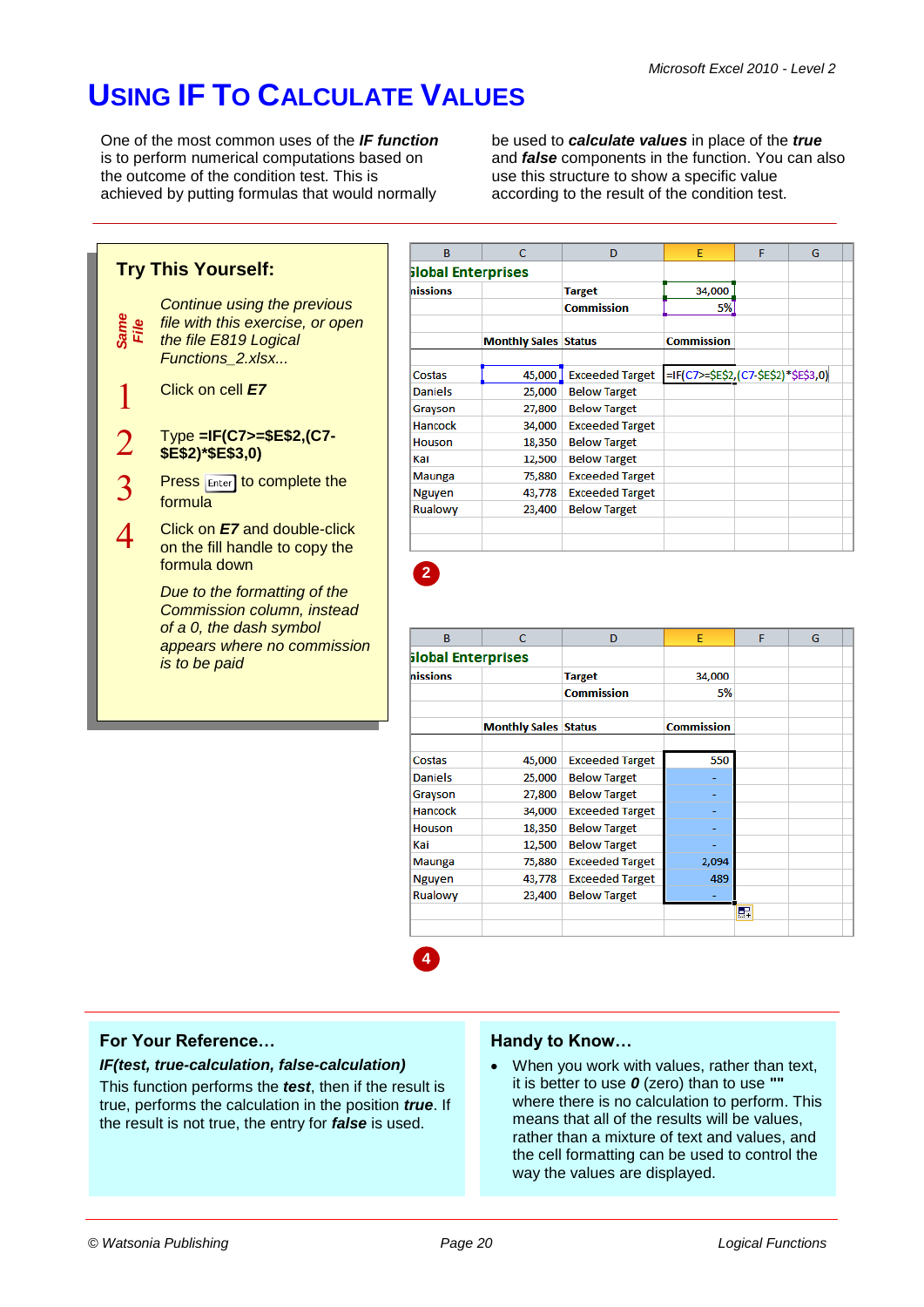the *true* component of the *IF* function. If the result of the first condition test is true, the second condition will be tested. This structure provides for

three alternative outcomes instead of two.

# **NESTING IF FUNCTIONS**

I

フ

 $\overline{3}$ 

 $\boldsymbol{\varDelta}$ 

5

6

 $\overline{7}$ 

If you need to make more than one decision before calculating an answer, you can nest or embed an *IF* function inside an *IF* function. For example, you can use an *IF* function in place of

**2 Try This Yourself: Monthly Sales Status Commission** 45,000 Exceeded Target = IF(C7>=(2\*\$E\$2), *Continue using the previous*  25,000 Below Target IF(C7>=\$E\$2,(C7-\$E\$2)\*\$E\$3,0) *file with this exercise, or open Same File* 27,800 Below Target [IF(logical\_test, [value\_if\_true], [value\_if\_false]) *the file E819 Logical*  34,000 Exceeded Target *Functions\_3.xlsx...* 18,350 Below Target Double-click on *E7* to open the formula for editing **6** Click after the first equal sign **Monthly Sales Status Commission** and type **IF(C7>=(2\*\$E\$2),** then press  $\boxed{\text{Alt}}$  +  $\boxed{\text{Enter}}$  to create 45,000 Exceeded Target =IF(C7>=(2\*\$E\$2), a new line 25,000 Below Target (C7-\$E\$2)\*(2\*\$E\$3), 27,800 Below Target IF(C7>=\$E\$2, Type **(C7-\$E\$2)\*(2\*\$E\$3),** 34,000 Exceeded Target (C7-\$E\$2)\*\$E\$3, then press  $\boxed{\text{Alt}}$  +  $\boxed{\text{Enter}}$  to create  $|0\rangle$ 18,350 Below Target a new line 12,500 Below Target 75,880 Exceeded Target 2.094 Click immediately after the first comma on this line and press  $\overline{H}$  Alt  $\overline{H}$  +  $\overline{E}$  Enter  $\overline{c}$  $\overline{D}$  $\overline{F}$ F  $\overline{G}$  $\overline{H}$ **7**Click immediately after the first erprises comma on this line and press 34,000  $At +$  Enter **Target Commission** 5% *Your formula is now divided into components. Let's* **Monthly Sales Status** Commission *complete the formula…* 45,000 Exceeded Target 550 **Press** End to move to the end 25,000 Below Target of the formula, and type **)** 27,800 Below Target 34,000 Exceeded Target **Press Enter, click on E7 then** 18,350 Below Target double-click on the fill handle 12,500 Below Target to copy the formula down the 75,880 Exceeded Target 4.188 column 43,778 Exceeded Target 489 23,400 Below Target 屈

# **For Your Reference…**

### *IF(test, true-calculation, false-calculation)*

This function performs the *test*, then if the result is true, performs the calculation in the position *true*. If the result is not true, the entry for *false* is used. You can substitute an entire *IF* function for the *true* and/or the *false* calculations.

### **Handy to Know…**

- When you create nested formulas, Excel will colour-code the paired brackets to make it easier to see what you are doing. The outside brackets are coloured black.
- You can nest any function within another function, but plan carefully.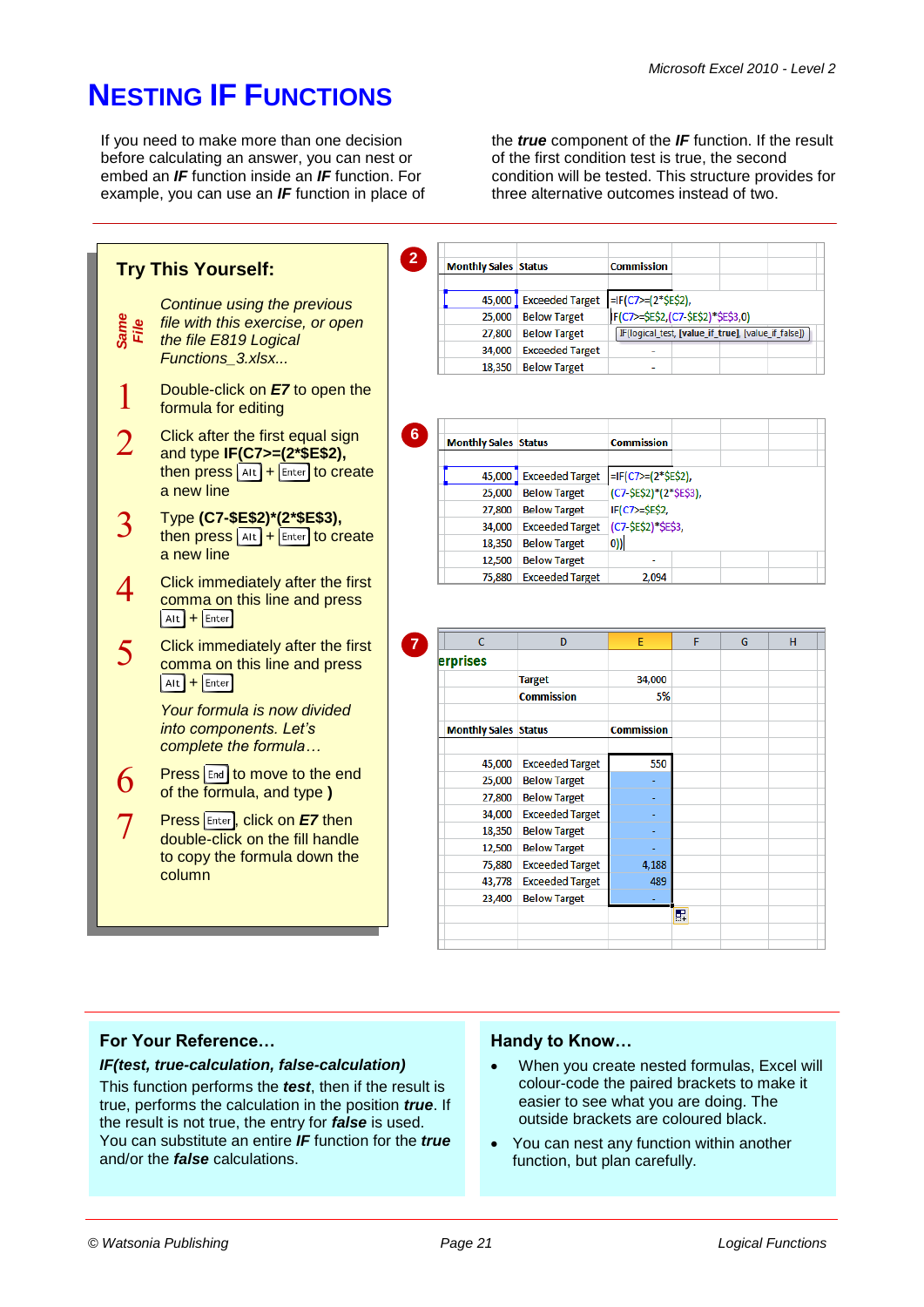# **USING IFERROR**

**IFERROR** is used to trap errors that may occur as the result of a calculation and then display alternative text or values. For example, if you divide a number by zero, Excel will normally

**2**

**4**

return the message *#DIV/0!* which can be a bit alarming for novice users. *IFERROR* tests a calculation to see if it works and, if so, performs the calculation. If not, it displays an alternative.



| B              | c                         | D                     | E                            | F | G |
|----------------|---------------------------|-----------------------|------------------------------|---|---|
|                | <b>Slobal Enterprises</b> |                       |                              |   |   |
| ual Sales      |                           |                       |                              |   |   |
|                |                           |                       |                              |   |   |
|                |                           |                       |                              |   |   |
|                |                           |                       | <b>Average</b>               |   |   |
|                | <b>Total Sales</b>        | <b>Years as Agent</b> | <b>Annual Sales</b>          |   |   |
|                |                           |                       |                              |   |   |
| Costas         | 2,578,015                 | 2                     | =IFERROR(C7/D7,"First Year") |   |   |
| <b>Daniels</b> | 4,875,485                 | 4                     |                              |   |   |
| Grayson        | 2,978,450                 | 3                     |                              |   |   |
| Hancock        | 7,586,204                 | 6                     |                              |   |   |
| <b>Houson</b>  | 1,083,650                 | 0                     |                              |   |   |
| Kai            | 1,284,500                 | 0                     |                              |   |   |
| <b>Maunga</b>  | 7,658,900                 | 8                     |                              |   |   |
| <b>Nguyen</b>  | 4,357,859                 | 5                     |                              |   |   |
| Rualowy        | 2,487,652                 | 3                     |                              |   |   |
|                |                           |                       |                              |   |   |
|                |                           |                       |                              |   |   |

|                | <b>Total Sales</b> | <b>Years as Agent</b> | <b>Average</b><br><b>Annual Sales</b> |   |  |
|----------------|--------------------|-----------------------|---------------------------------------|---|--|
|                |                    |                       |                                       |   |  |
| Costas         | 2,578,015          | 2                     | 1,289,008                             |   |  |
| <b>Daniels</b> | 4,875,485          | 4                     | 1,218,871                             |   |  |
| Grayson        | 2,978,450          | з                     | 992,817                               |   |  |
| Hancock        | 7,586,204          | 6                     | 1,264,367                             |   |  |
| <b>Houson</b>  | 1,083,650          | o                     | <b>First Year</b>                     |   |  |
| Kai            | 1,284,500          | 0                     | <b>First Year</b>                     |   |  |
| <b>Maunga</b>  | 7,658,900          | 8                     | 957,363                               |   |  |
| <b>Nguyen</b>  | 4,357,859          | 5                     | 871,572                               |   |  |
| Rualowy        | 2,487,652          | 3                     | 829,217                               |   |  |
|                |                    |                       |                                       | 早 |  |

### **For Your Reference…**

# *IFERROR(calculation, error\_value)*

This function performs the *calculation* and if there are no errors, displays the result of the calculation. If an error does occur, it displays the *error\_value*.

### **Handy to Know…**

• In this example we've used text as the entry to be displayed if an error is located, but you could just as easily display nothing using **""** (two double quotes) or perform an alternative calculation.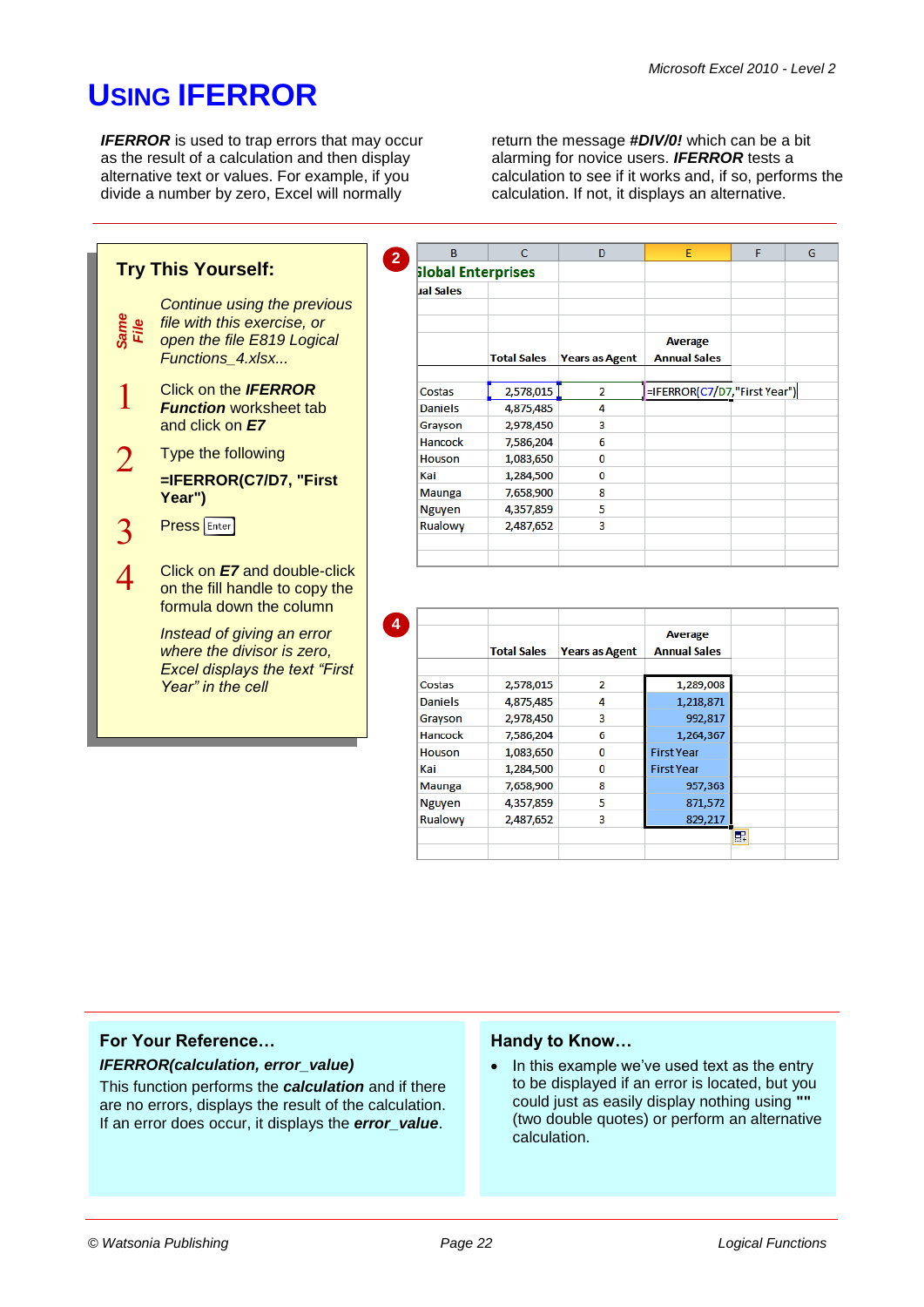34.000

**Commission** 

5%

# **USING TRUE AND FALSE**

*TRUE* and *FALSE* are logical values. The result of a logical test is either true or false and Excel allows you to enter these values in cells or test for them in functions. TRUE and FALSE can be

entered as *values*, which are TRUE and FALSE, or as *formulas* with no parameters, which are =TRUE() and =FALSE(). The value TRUE and the formula =TRUE() are treated as identical by Excel.

**TRUE** 

**TRUF** 

**FALSE** 

**FALSE** 

**FALSE** 

**TRUE** 

TRUE

**FALSE** 

**FALSE** 



|                      | <b>Target</b>     | 34,000            |    |  |  |
|----------------------|-------------------|-------------------|----|--|--|
|                      | <b>Commission</b> | 5%                |    |  |  |
| <b>Monthly Sales</b> | <b>On Staff</b>   | <b>Commission</b> |    |  |  |
| 45,000               | <b>TRUE</b>       | 550               |    |  |  |
| 25,000               | <b>TRUE</b>       |                   |    |  |  |
| 27,800               | <b>FALSE</b>      |                   |    |  |  |
| 34,000               | <b>FALSE</b>      |                   |    |  |  |
| 18,350               | <b>FALSE</b>      |                   |    |  |  |
| 12,500               | <b>TRUE</b>       |                   |    |  |  |
| 75,880               | <b>TRUE</b>       | 2,094             |    |  |  |
| 43,778               | <b>FALSE</b>      |                   |    |  |  |
| 23,400               | <b>FALSE</b>      |                   |    |  |  |
|                      |                   |                   | E. |  |  |
|                      |                   |                   |    |  |  |

# **For Your Reference…**

#### *TRUE*

The logical value TRUE

#### *FALSE*

The logical value FALSE

### **Handy to Know…**

• TRUE is used really just to make formulas more readable. You could also write the above formula as **=IF(C7>=\$E\$2.IF(D7,(C7- \$E\$2)\*\$E\$3,0),0)**. Here the *=TRUE* in the second *IF* statement is left out because Excel automatically reads the IF expression as "if D7 is true, then...".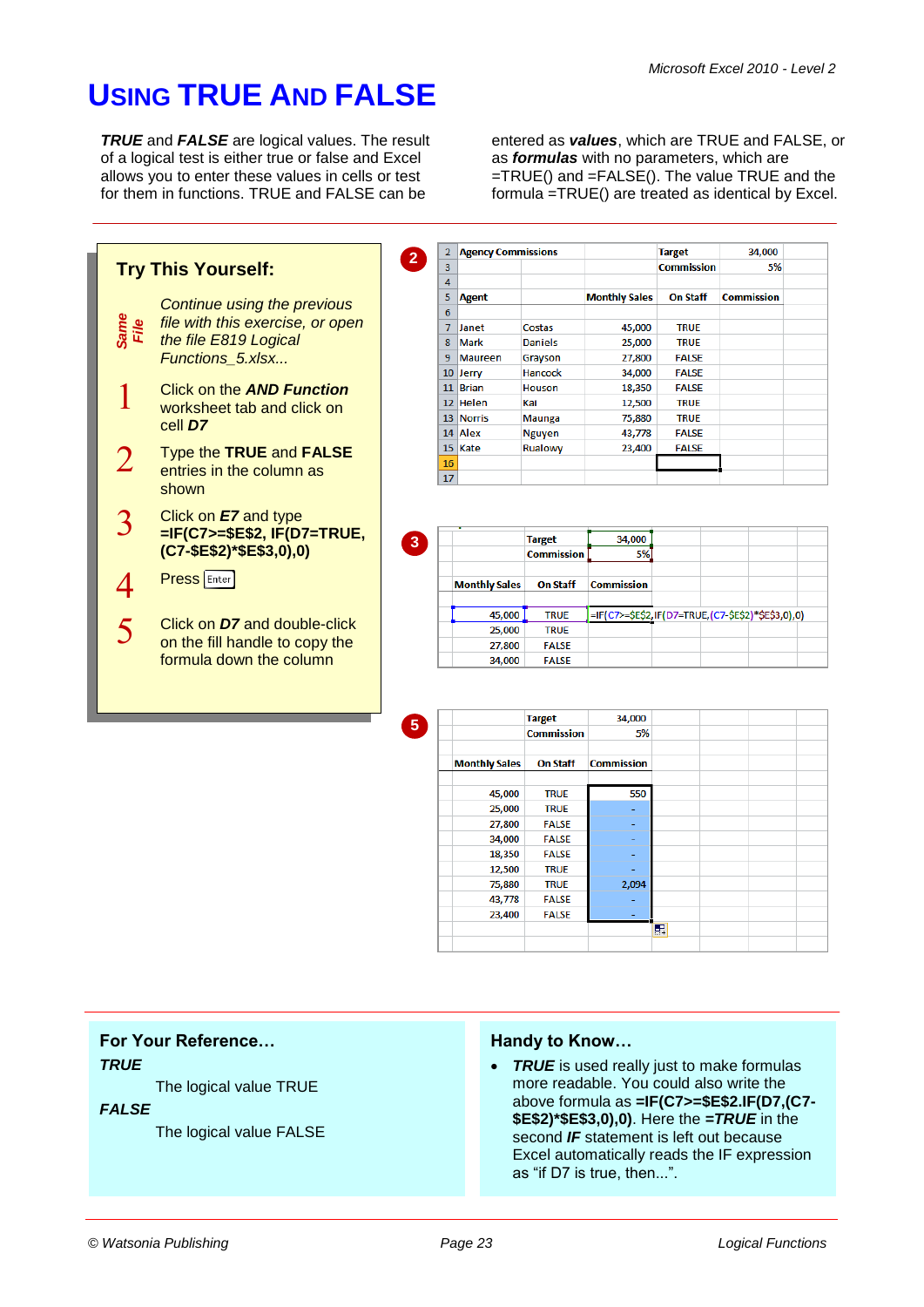# **USING AND**

The *AND* function is used to compare the results of more than one condition test. It ensures that a calculation will not be performed unless all of the specified conditions are met. In other words, the

first and second and third (and so on) conditions must all be true before *AND* returns the value *true*. This is ideal to use with the IF function to test for a collection of conditions.



|                | <b>Slobal Enterprises</b> |                   |                          |  |  |
|----------------|---------------------------|-------------------|--------------------------|--|--|
| nissions       |                           | <b>Target</b>     | 34,000                   |  |  |
|                |                           | <b>Commission</b> | 5%                       |  |  |
|                | <b>Monthly Sales</b>      | <b>On Staff</b>   | <b>Commission</b>        |  |  |
| Costas         | 45,000                    | <b>TRUE</b>       | =AND(C7>=\$E\$2,D7=TRUE) |  |  |
| <b>Daniels</b> | 25,000                    | <b>TRUE</b>       |                          |  |  |
| Grayson        | 27,800                    | <b>FALSE</b>      | -                        |  |  |
| Hancock        | 34,000                    | <b>FALSE</b>      | $\overline{\phantom{0}}$ |  |  |
| Houson         | 18,350                    | <b>FALSE</b>      | ۰                        |  |  |

| <b>iterprises</b>    |                   |                                                       |  |  |
|----------------------|-------------------|-------------------------------------------------------|--|--|
|                      | <b>Target</b>     | 34,000                                                |  |  |
|                      | <b>Commission</b> | 5%                                                    |  |  |
| <b>Monthly Sales</b> | <b>On Staff</b>   | <b>Commission</b>                                     |  |  |
|                      |                   |                                                       |  |  |
| 45,000               | <b>TRUE</b>       |                                                       |  |  |
| 25,000               | <b>TRUE</b>       | =IF(AND(C7>=\$E\$2,D7=TRUE),<br>(C7-\$E\$2)*\$E\$3,0) |  |  |
| 27,800               | <b>FALSE</b>      |                                                       |  |  |
| 34,000               | <b>FALSE</b>      |                                                       |  |  |
| 18,350               | <b>FALSE</b>      | ۰                                                     |  |  |

| nissions       |                      | <b>Target</b>     | 34,000            |    |
|----------------|----------------------|-------------------|-------------------|----|
|                |                      | <b>Commission</b> | 5%                |    |
|                | <b>Monthly Sales</b> | <b>On Staff</b>   | <b>Commission</b> |    |
| Costas         | 45,000               | <b>TRUE</b>       | 550               |    |
| <b>Daniels</b> | 25,000               | <b>TRUE</b>       |                   |    |
| Grayson        | 27,800               | <b>FALSE</b>      |                   |    |
| Hancock        | 34,000               | <b>FALSE</b>      |                   |    |
| <b>Houson</b>  | 18,350               | <b>FALSE</b>      |                   |    |
| Kai            | 12,500               | <b>TRUE</b>       |                   |    |
| <b>Maunga</b>  | 75,880               | <b>TRUE</b>       | 2,094             |    |
| <b>Nguyen</b>  | 43,778               | <b>FALSE</b>      |                   |    |
| Rualowy        | 23,400               | <b>FALSE</b>      |                   |    |
|                |                      |                   |                   | F. |

# **For Your Reference…**

### *AND(logical1, logical2,…)*

This function tests the logical value of each entry e.g. *logical1*. If they are all true, it will return the value *TRUE*. If any one of them is false, the function will return *FALSE*.

# **Handy to Know…**

 A condition in an *AND* function can simply be a reference to a cell holding a logical value (that is, TRUE or FALSE). For example, *=AND(B2,C2)* will return the value FALSE if B2 and/or C2 contain the text FALSE.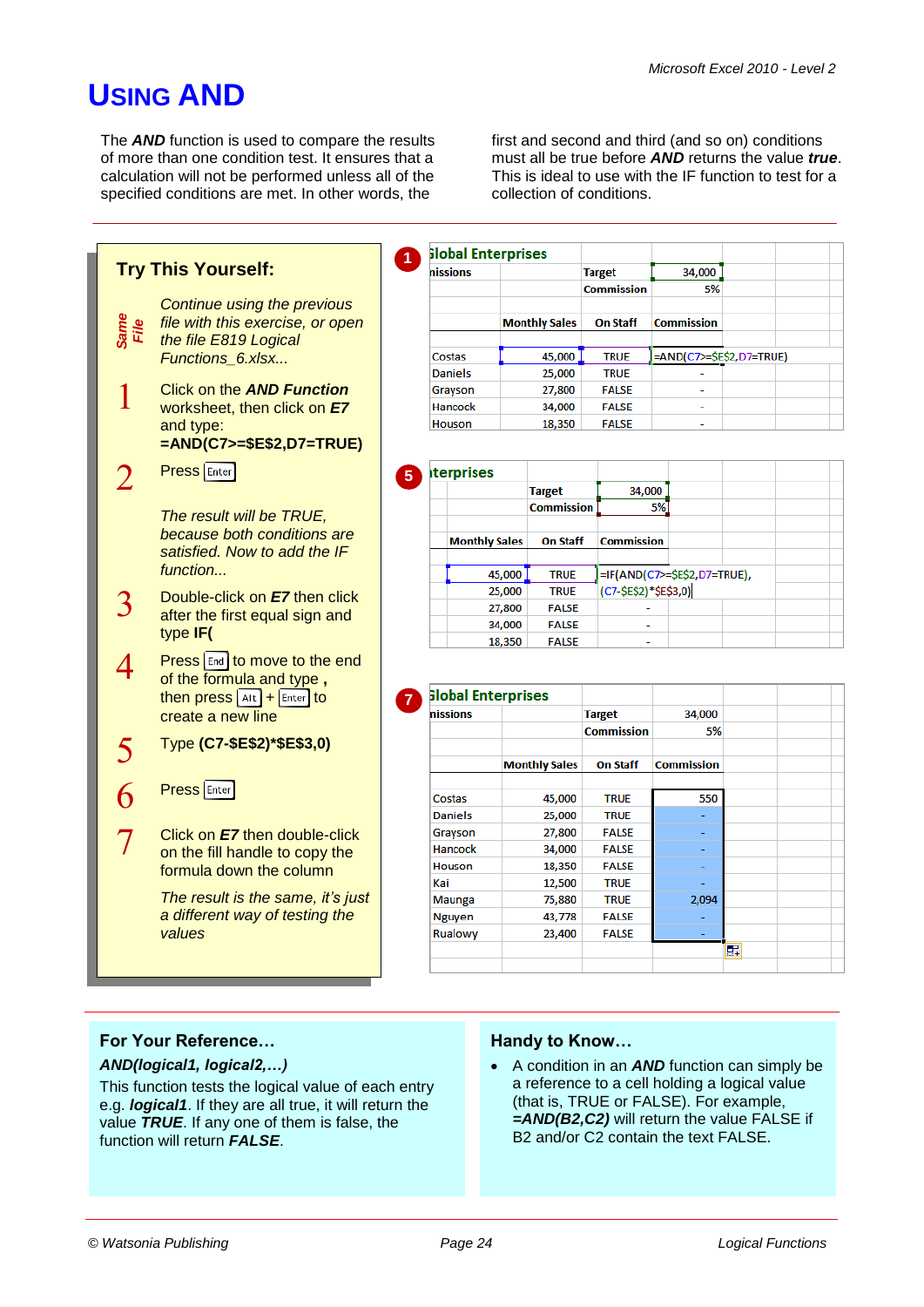# **USING OR**

The *OR* function is used to compare the results of more than one condition test. It will return the value *TRUE* if any of the condition tests return the value *TRUE*. It will only return the value

*FALSE* if all of the condition tests return *FALSE*. The *OR* function is often used in conjunction with the *IF* function to test a collection of conditions, and is easier to work with than nested *IF* functions.



# **For Your Reference…**

### *OR(logical1, logical2,…)*

This function tests the specified *logical* conditions or cell references. If any one of the conditions is true, it will return the value *TRUE*. If all of them are false, the function will return *FALSE*.

# **Handy to Know…**

• If you want to pay commission to Gold and Silver agents *only* if they exceed the target, you can use the following formula: **=IF(AND(C7>=\$E\$2, OR(D7="Gold",D7=Silver")), (C7-\$E\$2)\*\$E\$3,0)**.